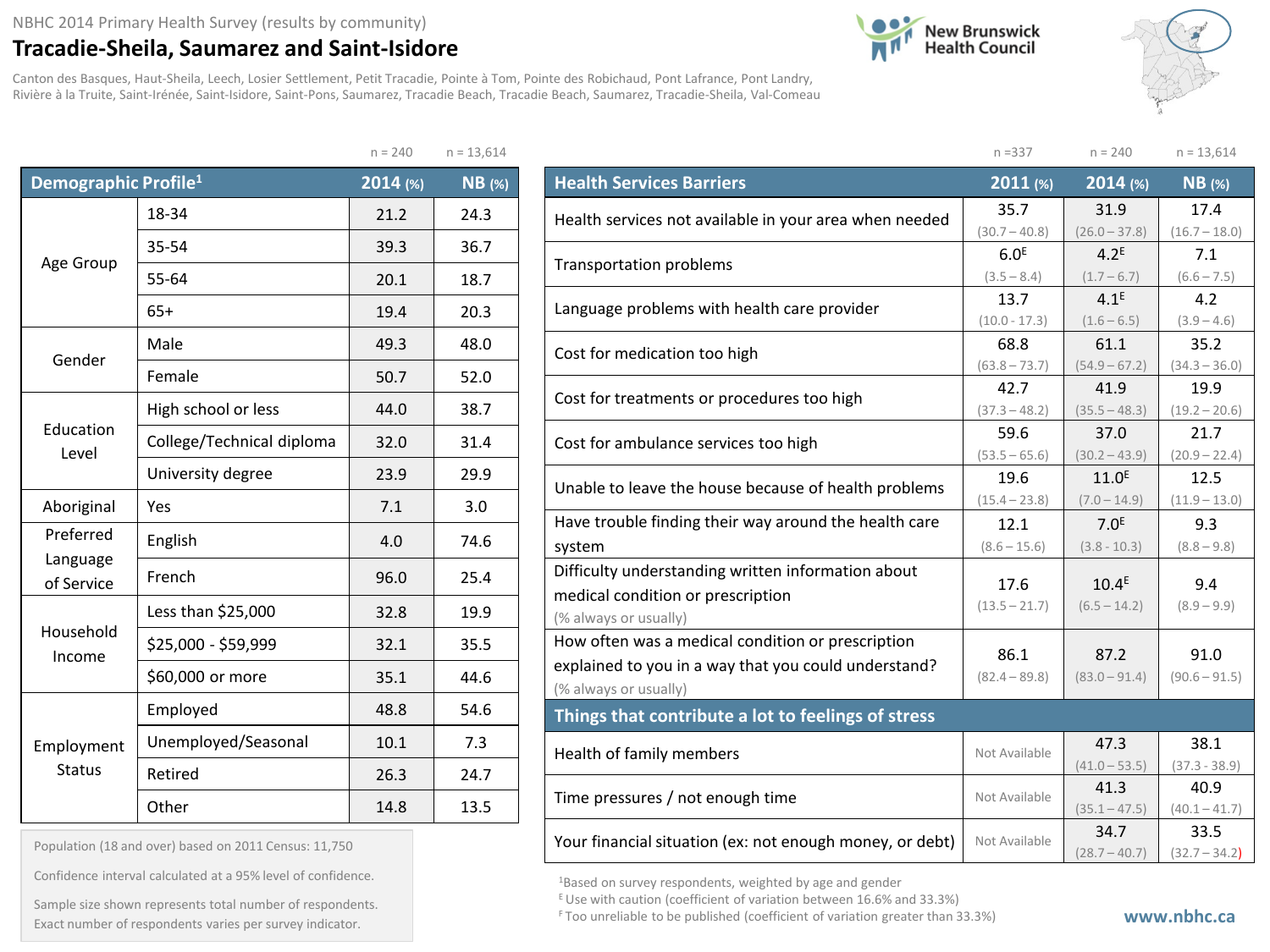## **Tracadie-Sheila, Saumarez and Saint-Isidore**

 $\uparrow$  = Higher than 2011 results

 $\mathbf{\Psi}$  = Lower than 2011 results

| $n = 337$ | $n = 240$ | $n = 240$ | $n = 13,614$ |
|-----------|-----------|-----------|--------------|

|                                                  | $n = 337$               | $n = 240$               | $n = 13,614$            |
|--------------------------------------------------|-------------------------|-------------------------|-------------------------|
| <b>Health Profile</b>                            | 2011 (%)                | 2014 (%)                | $NB$ (%)                |
| Self-rated Health (% very good or excellent)     | 39.7                    | 32.0                    | 50.5                    |
|                                                  | $(34.5 - 44.9)$         | $(26.2 - 37.9)$         | $(49.6 - 51.3)$         |
| Self-rated mental or emotional health            | Not Available           | 60.7                    | 65.4                    |
| (% very good or excellent)                       |                         | $(54.6 - 66.9)$         | $(64.6 - 66.2)$         |
| "My health largely depends on how well I take    | 46.3                    | 39.1                    | 55.2                    |
| care of myself" (% strongly agree)               | $(41.0 - 51.6)$         | $(33.0 - 45.2)$         | $(54.4 - 56.0)$         |
| Number of prescription medications taken on a    | 17.5                    | 18.9                    | 15.2                    |
| regular basis $3$ (% 6 or more)                  | $(12.7 - 22.3)$         | $(13.1 - 24.8)$         | $(14.5 - 15.9)$         |
| Discuss regularly with a health professional on  |                         |                         |                         |
| improving health or preventing illness           | 31.4<br>$(26.2 - 36.6)$ | 25.2<br>$(19.8 - 30.7)$ | 25.4<br>$(24.7 - 26.1)$ |
| (% always or usually)                            |                         |                         |                         |
| How long have you been seeing the same family    | 74.2                    | 69.9                    | 73.0                    |
| doctor? (% 5 years or more)                      | $(69.4 - 79.0)$         | $(64.0 - 75.7)$         | $(72.2 - 73.7)$         |
| Are you limited in doing activities because of a |                         |                         |                         |
| physical or mental condition, or a health        | Not<br>Available        | 23.6                    | 22.1                    |
| problem? (% yes)                                 |                         | $(18.3 - 29.0)$         | $(21.4 - 22.8)$         |
| <b>Memory Loss</b>                               |                         |                         |                         |
| Someone in household has a memory problem        | Not                     | 7.4 <sup>E</sup>        | 9.9                     |
|                                                  | Available               | $(4.1 - 10.6)$          | $(9.4 - 10.4)$          |
| that interferes with day to day function         | Not                     | F                       | 3.9                     |
|                                                  | Available               |                         | $(3.6 - 4.2)$           |
| <b>Health Behaviours</b>                         |                         |                         |                         |
| Eating fruits and vegetables                     | Not Available           | 48.7                    | 50.4                    |
| (% 5 portions or more a day)                     |                         | $(42.5 - 55.0)$         | $(49.5 - 51.2)$         |
| Moderate or vigorous physical activity           | Not Available           | 46.4                    | 49.0                    |
| (% at least 2 1/2 hours a week)                  |                         | $(40.2 - 52.7)$         | $(48.1 - 49.8)$         |
| Current smoker                                   | Not Available           | 19.0                    | 19.2                    |
| (% daily or occasional)                          |                         | $(14.1 - 23.9)$         | $(18.5 - 19.8)$         |
| Unhealthy weight                                 | Not Available           | 34.5                    | 30.8                    |
| (% obese)                                        |                         | $(28.5 - 40.6)$         | $(30.0 - 31.6)$         |

| <b>Chronic Health</b><br>Conditions <sup>1</sup>      | 2011 (%)                          | $2014$ (%)                          | $2014^2$ (#) | <b>NB</b> (%)           |
|-------------------------------------------------------|-----------------------------------|-------------------------------------|--------------|-------------------------|
| One or more chronic<br>health conditions <sup>3</sup> | 65.6<br>$(60.4 - 70.8)$           | 70.9<br>$(65.2 - 76.6)$             | 8,329        | 61.6<br>$(60.8 - 62.4)$ |
| High blood pressure                                   | 31.0<br>$(26.1 - 35.9)$           | 34.4<br>$(28.5 - 40.3)$             | 4,042        | 27.0<br>$(33.3 - 38.3)$ |
| Arthritis                                             | 12.6<br>$(9.1 - 16.1)$            | 19.0<br>$(14.1 - 23.9)$             | 2,233        | 17.4<br>$(16.8 - 18.0)$ |
| Gastric Reflux (GERD)                                 | 14.5<br>$(10.8 - 18.2)$           | 16.8<br>$(12.2 - 21.5)$             | 1,979        | 16.4<br>$(15.8 - 17.0)$ |
| Chronic pain                                          | 15.6<br>$(11.8 - 19.5)$           | 16.4<br>$(11.7 - 21.0)$             | 1,922        | 14.0<br>$(13.5 - 14.6)$ |
| <b>Diabetes</b>                                       | 13.4<br>$(9.8 - 16.9)$            | 16.1<br>$(11.5 - 20.7)$             | 1,892        | 10.7<br>$(10.1 - 11.2)$ |
| Heart disease                                         | 9.8<br>$(6.7 - 13.0)$             | 15.1<br>$(10.7 - 19.6)$             | 1,780        | 8.3<br>$(7.9 - 8.8)$    |
| Depression                                            | 13.4<br>$(9.8 - 17.0)$            | 15.0<br>$(10.5 - 19.4)$             | 1,758        | 14.9<br>$(14.3 - 15.5)$ |
| Asthma                                                | 17.5<br>$(13.5 - 21.4)$           | 11.6 <sup>E</sup><br>$(7.6 - 15.6)$ | 1,361        | 11.8<br>$(11.3 - 12.4)$ |
| Cancer                                                | 7.8E<br>$(5.0 - 10.7)$            | 5.7 <sup>E</sup><br>$(2.8 - 8.6)$   | 670          | 8.3<br>$(7.8 - 8.7)$    |
| Mood disorder other<br>than depression                | F                                 | F                                   | 357          | 3.0<br>$(2.7 - 3.2)$    |
| Emphysema or COPD                                     | 3.8 <sup>E</sup><br>$(1.7 - 5.8)$ | F                                   | 224          | 3.0<br>$(2.7 - 3.3)$    |
| Stroke                                                | 3.8 <sup>E</sup><br>$(1.8 - 5.8)$ | F                                   | 170          | 2.5<br>$(2.2 - 2.8)$    |

Confidence interval calculated at a 95% level of confidence.

Symbols  $\bigwedge$  and  $\bigvee$  indicate a statistically significant difference at the 95% level of confidence.

Sample size shown represents total number of respondents. Exact number of respondents varies per survey indicator.

<sup>1</sup> Self-reported based on survey respondents

<sup>2</sup> Estimated number of citizens who have the selected chronic health condition

<sup>3</sup> Among the twelve chronic health conditions listed in table located at the right of this page.

 $E$  Use with caution (coefficient of variation between 16.6% and 33.3%)

F Too unreliable to be published (coefficient of variation greater than 33.3%)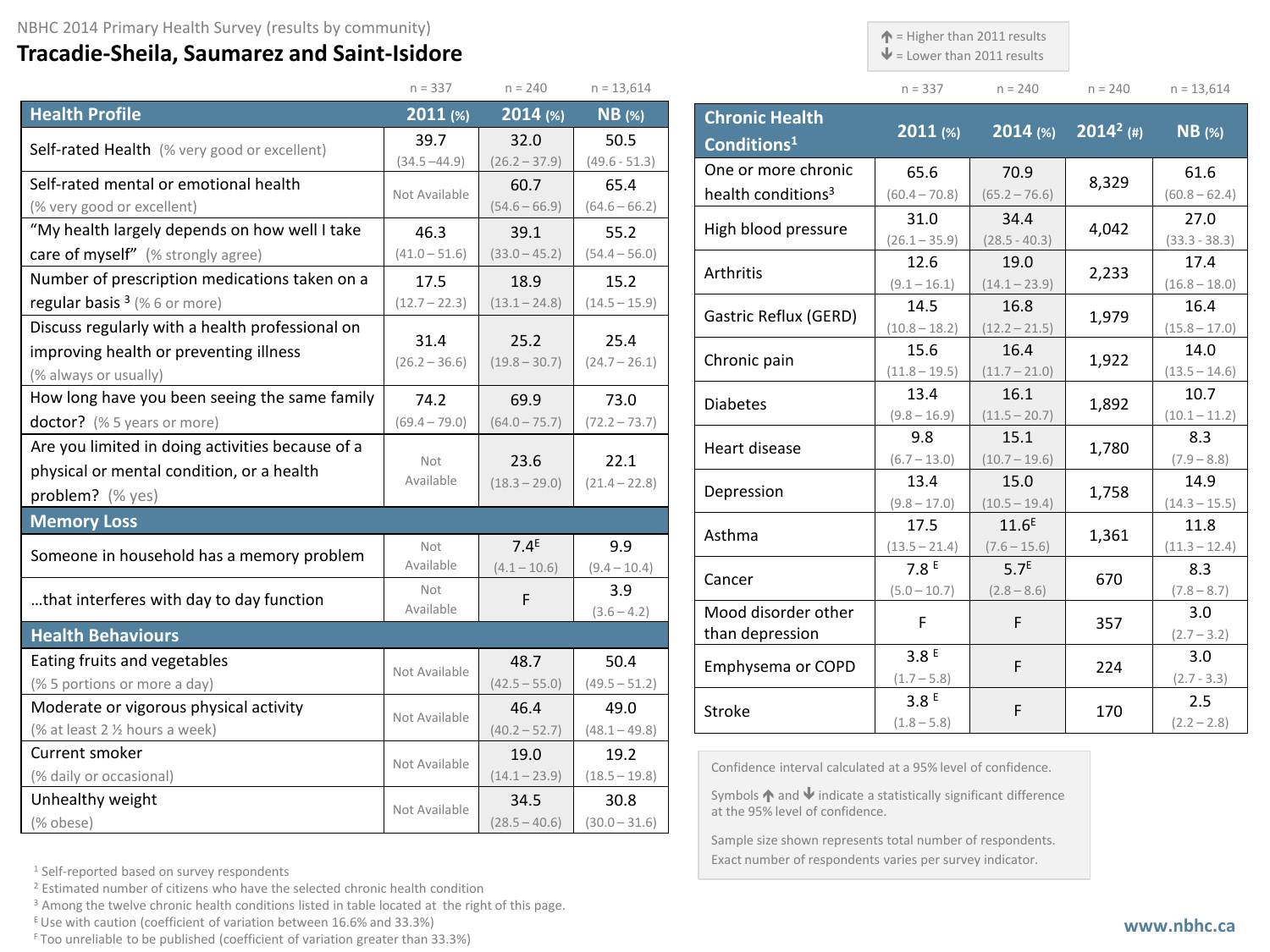|                        | NBHC 2014 Primary Health Survey (results by community)<br><b>Tracadie-Sheila, Saumarez and Saint-Isidore</b>                                                                              |                                                                                                                            |                             | $B =$ Better than 2011 results<br>$W =$ Worse than 2011 results                  |                                       |                   |                         |
|------------------------|-------------------------------------------------------------------------------------------------------------------------------------------------------------------------------------------|----------------------------------------------------------------------------------------------------------------------------|-----------------------------|----------------------------------------------------------------------------------|---------------------------------------|-------------------|-------------------------|
|                        |                                                                                                                                                                                           |                                                                                                                            |                             | $n = 337$                                                                        | $n = 240$                             | 1 to 33           | $n=13,614$              |
|                        |                                                                                                                                                                                           | <b>Primary Health Indicator</b>                                                                                            |                             | 2011                                                                             | 2014                                  | Rank <sup>2</sup> | <b>NB</b>               |
|                        | <b>Accessibility</b><br>The ability of patients/clients to obtain care/service at the right place and the right time, based on respective needs, in the official language of their choice |                                                                                                                            |                             |                                                                                  |                                       |                   |                         |
|                        | $A-1$                                                                                                                                                                                     | Has a personal family doctor (% yes)                                                                                       |                             | 91.5<br>$(88.5 - 94.5)$                                                          | 96.6<br>$(94.3 - 98.9)$               | 6                 | 92.1<br>$(91.7 - 92.5)$ |
|                        | $A-2$                                                                                                                                                                                     | Calling family doctor's office during regular practice hours (% very easy or somewhat easy)                                |                             | 71.9<br>$(66.9 - 76.9)$                                                          | 77.0<br>$(71.6 - 82.4)$               | 21                | 78.3<br>$(77.6 - 79.0)$ |
| Personal Family Doctor | $A-3$                                                                                                                                                                                     | Family doctor has extended office hours (after 5pm or on weekends) (% yes)                                                 |                             | Not available                                                                    | 9.1 <sup>E</sup><br>$(5.4 - 12.8)$    | 28                | 16.2<br>$(15.6 - 16.8)$ |
|                        | $A - 4$                                                                                                                                                                                   | Family doctor has an <b>after-hour arrangement</b> when office is closed $(\%$ yes)                                        |                             | 11.6<br>$(8.1 - 15.1)$                                                           | 15.9<br>$(11.2 - 20.6)$               | 15                | 18.2<br>$(17.5 - 18.9)$ |
|                        |                                                                                                                                                                                           | How quickly appointment can be made with family doctor                                                                     | (% on same day or next day) | 14.8<br>$(10.9 - 18.7)$                                                          | 22.2<br>$(16.8 - 27.6)$               | 27                | 30.1<br>$(29.3 - 30.9)$ |
|                        | $A-5$                                                                                                                                                                                     |                                                                                                                            | (% within 5 days)           | 44.7<br>$(39.1 - 50.4)$                                                          | 47.2<br>$(40.7 - 53.7)$               | 28                | 60.3<br>$(59.4 - 61.2)$ |
|                        | $A-6$                                                                                                                                                                                     | Nurse working with family doctor who is regularly involved in health care $(\%$ yes)                                       |                             | 33.2<br>$(28.0 - 38.3)$                                                          | 31.5<br>$(25.6 - 37.5)$               | 12                | 27.5<br>$(26.7 - 28.3)$ |
|                        | $A-7$                                                                                                                                                                                     | Has access to a <b>primary health team</b> <sup>3</sup> (% yes)                                                            |                             | 37.6<br>$(32.4 - 42.8)$                                                          | 33.5<br>$(27.6 - 39.4)$               | 11                | 28.5<br>$(27.8 - 29.2)$ |
|                        | $A-8$                                                                                                                                                                                     | Wait time at the hospital emergency department (% less than 4 hours)                                                       |                             | 71.2<br>$(64.4 - 78.0)$                                                          | 71.0<br>$(63.1 - 78.9)$               | 19                | 73.9<br>$(72.7 - 75.1)$ |
|                        |                                                                                                                                                                                           | How often citizens received the health care service they needed in the                                                     | English <sup>4</sup>        | 78.1<br>$(55.6 - 100.0)$                                                         | 75.6 <sup>E</sup><br>$(47.5 - 100.0)$ |                   | 95.2<br>$(94.8 - 95.6)$ |
|                        | $A-9$                                                                                                                                                                                     | official language of their choice<br>(% who always received service in language of preference)                             | French <sup>4</sup>         | 81.5<br>$(77.1 - 85.9)$                                                          | 75.7<br>$(70.1 - 81.3)$               |                   | 72.6<br>$(71.0 - 74.2)$ |
|                        |                                                                                                                                                                                           | $\frac{1}{2}$ is denoted by the second of $\alpha$ is the second of $\alpha$ in the second $\alpha$ is the second $\alpha$ |                             | $\alpha$ , the second second contract and a second contract of contract $\alpha$ |                                       |                   |                         |

 $2$  Indicator rank across 33 communities, from best (1) to worst (33)

<sup>3</sup> Primary health team: Has access to a family doctor and has access to either a nurse practitioner or a nurse or other health professionals at their family doctor's office<br><sup>4</sup> Preferred language of service as indicated by respondent in the survey

 $\frac{1}{2}$  Use with caution (coefficient of variation between 16.7% and 33.3%)

<sup>F</sup> Too unreliable to be published (coefficient of variation greater than 33.3%)

Confidence interval calculated at a 95% level of confidence.

Symbols **B** and **W** indicate a statistically significant difference at the 95% level of confidence.

Sample size shown represents total number of respondents. Exact number of respondents varies per survey indicator.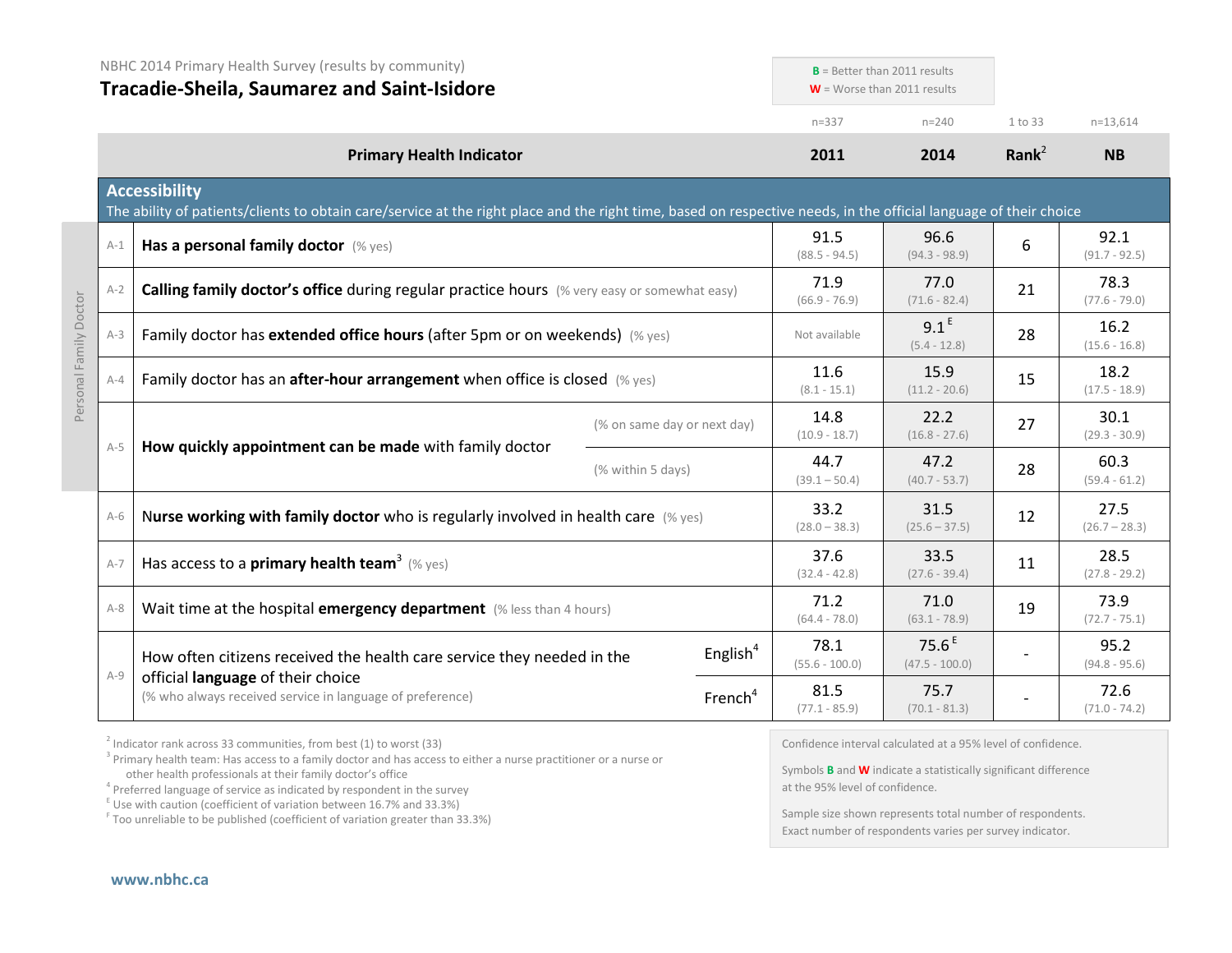|               | NBHC 2014 Primary Health Survey (results by community)<br><b>Tracadie-Sheila, Saumarez and Saint-Isidore</b>                                                     | $B =$ Better than 2011 results<br>$W =$ Worse than 2011 results |                                                              |                   |                            |
|---------------|------------------------------------------------------------------------------------------------------------------------------------------------------------------|-----------------------------------------------------------------|--------------------------------------------------------------|-------------------|----------------------------|
|               |                                                                                                                                                                  | $n = 337$                                                       | $n = 240$                                                    | 1 to 33           | $n=13,614$                 |
|               | <b>Primary Health Indicator</b>                                                                                                                                  | 2011                                                            | 2014                                                         | Rank <sup>2</sup> | <b>NB</b>                  |
|               | <b>Appropriateness</b><br>Care/service provided is relevant to the patients'/clients' needs and based on established standards                                   |                                                                 |                                                              |                   |                            |
| $Q-1$         | Adults 65 and over who received their flu shot in the last year $(\%$ yes)                                                                                       | Not available                                                   | 69.8<br>$(56.3 - 83.3)$                                      | 18                | 70.6<br>$(69.2 - 72.0)$    |
| $Q - 2$       | Adults with one or more of four select chronic health conditions <sup>5</sup> who had<br><b>measurements for blood pressure</b> in the past 12 months $(\%$ yes) | 86.0<br>$(80.3 - 91.6)$                                         | 83.9<br>$(77.0 - 90.8)$                                      | 30                | 91.3<br>$(90.6 - 92.0)$    |
| $Q-3$         | Adults with one or more of four select chronic health conditions <sup>5</sup> who had<br><b>measurements for cholesterol</b> in the past 12 months (% yes)       | 78.1<br>$(71.3 - 84.8)$                                         | 84.2<br>$(77.3 - 91.1)$                                      | $\overline{3}$    | 76.3<br>$(75.2 - 77.4)$    |
| $Q - 4$       | Adults with one or more of four select chronic health conditions <sup>5</sup> who had<br><b>measurements for blood sugar in the past 12 months</b> (% yes)       | 73.6<br>$(66.2 - 80.9)$                                         | 75.6<br>$(67.5 - 83.7)$                                      | 17                | 73.9<br>$(72.8 - 75.0)$    |
| $Q-5$         | Adults with one or more of four select chronic health conditions <sup>5</sup> who had<br><b>measurements for body weight</b> in the past 12 months (% yes)       | 61.9<br>$(53.9 - 69.9)$                                         | 55.9<br>$(46.4 - 65.4)$                                      | 22                | 59.3<br>$(58.0 - 60.6)$    |
| $Q-6$         | How often family doctor helps citizens coordinate the care from other health care<br>providers and places (% always)                                             | 58.7<br>$(52.2 - 65.2)$                                         | 58.0<br>$(49.9 - 66.1)$                                      | 32                | 70.7<br>$(69.7 - 71.7)$    |
|               | <b>Effectiveness</b><br>Care/service, intervention or action achieves the desired results                                                                        |                                                                 |                                                              |                   |                            |
| $Q-7$         | Citizens with a chronic health condition <sup>7</sup> who are confident in controlling and managing<br>their health condition (% very confident)                 | 38.0<br>$(31.7 - 44.2)$                                         | 35.7<br>$(28.5 - 42.9)$                                      | 31                | 42.2<br>$(41.2 - 43.2)$    |
| <b>Safety</b> | Potential risks of an intervention or the environment are avoided or minimized                                                                                   |                                                                 |                                                              |                   |                            |
| $Q - 8$       | Citizens with a chronic health condition <sup>7</sup> who know what each of their prescribed<br><b>medications do</b> (% strongly agree)                         | 25.5<br>$(19.5 - 31.5)$                                         | 26.0<br>$(18.9 - 33.1)$                                      | 30                | 47.7<br>$(46.6 - 48.8)$    |
| $Q - 9$       | Was harmed due to a medical error or mistake as a result of health care services<br>received in the last 12 months (excluding hospital stay) (% yes)             | F                                                               | 4.0 $E,6$<br>$(1.5 - 6.5)$                                   |                   | $2.7^{6}$<br>$(2.4 - 3.0)$ |
|               | $\frac{2}{3}$ Indicator rank across 33 communities, from best (1) to worst (33)                                                                                  |                                                                 | Confidence interval calculated at a 95% level of confidence. |                   |                            |

 $\frac{2}{3}$  Indicator rank across 33 communities, from best (1) to worst (33)<br> $\frac{5}{3}$  Self-reported by respondent: Diabetes, heart disease, stroke or high blood pressure

<sup>6</sup> For this type of indicator, a "better" result is achieved when the indicator has a "lower" value

<sup>7</sup> Self-reported by respondent: Arthritis, asthma, cancer, chronic pain, depression, diabetes, emphysema or COPD,

gastric reflux (GERD), heart disease, high blood pressure or hypertension, mood disorder other than depression, or stroke E Use with caution (coefficient of variation between 16.7% and 33.3%)

<sup>F</sup> Too unreliable to be published (coefficient of variation greater than 33.3%)

Confidence interval calculated at a 95% level of confidence.

Symbols **B** and **W** indicate a statistically significant difference at the 95% level of confidence.

Sample size shown represents total number of respondents. Exact number of respondents varies per survey indicator.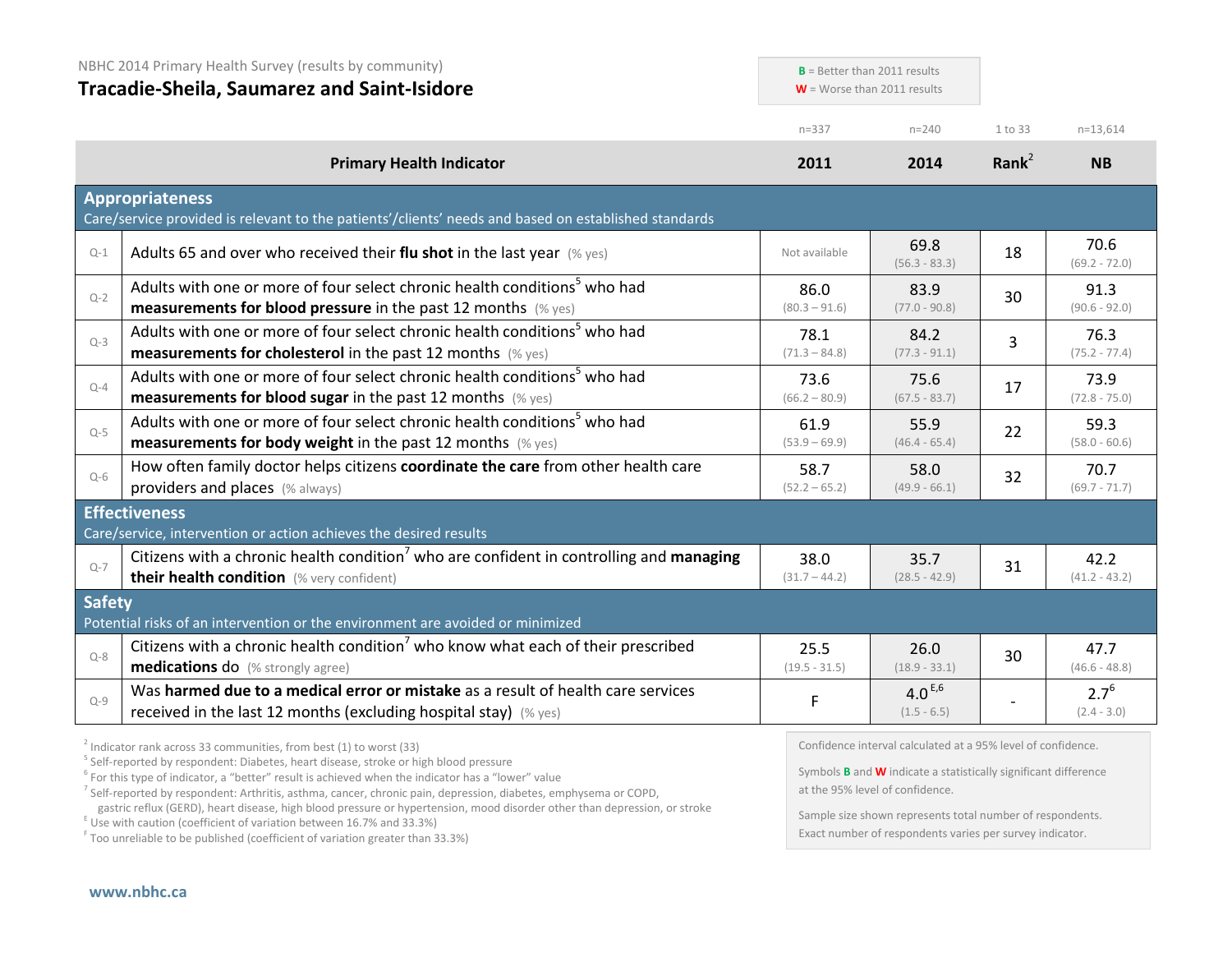NBHC 2014 Primary Health Survey (results by community)

## **Tracadie-Sheila, Saumarez and Saint-Isidore**

|          |                                                                                                                            |                                    | $\mathbf{v}$ = vvorse tridit zull results. |                |                               |
|----------|----------------------------------------------------------------------------------------------------------------------------|------------------------------------|--------------------------------------------|----------------|-------------------------------|
|          |                                                                                                                            | $n = 337$                          | $n = 240$                                  | 1 to 33        | $n=13,614$                    |
|          | <b>Primary Health Indicator</b>                                                                                            | 2011                               | 2014                                       | Rank $2$       | <b>NB</b>                     |
|          | <b>Efficiency</b><br>Achieving the desired results with the most cost-effective use of resources                           |                                    |                                            |                |                               |
| $Q - 10$ | Model of care used most often when sick or in need of care from a health professional<br>(% hospital emergency department) | $21.4^{6}$<br>$(17.0 - 25.8)$      | $20.8^{6}$<br>$(15.7 - 25.9)$              | 27             | $11.5^{6}$<br>$(11.0 - 12.0)$ |
| $Q-11$   | Has used Tele-Care or other telephone information lines in the last 12 months (% yes)                                      | 8.1 <sup>E</sup><br>$(5.2 - 11.0)$ | 5.3 <sup>E</sup><br>$(2.5 - 8.1)$          | 26             | 7.4<br>$(7.0 - 7.8)$          |
|          | Use of services<br>Using primary health services in the last 12 months                                                     |                                    |                                            |                |                               |
| $U-1$    | Visited a personal family doctor (% yes)                                                                                   | 80.5<br>$(76.3 - 84.7)$            | 92.4<br>$(89.1 - 95.7)$                    | $\mathbf{1}$   | 80.3<br>$(79.6 - 81.0)$       |
| $U-2$    | Visited a hospital emergency department (% yes)                                                                            | 52.5<br>$(47.2 - 57.8)$            | 61.0<br>$(54.8 - 67.2)$                    | $\overline{2}$ | 41.3<br>$(40.5 - 42.1)$       |
| $U-3$    | Visited a specialist (% yes)                                                                                               | Not available                      | 59.5<br>$(53.4 - 65.6)$                    | 8              | 56.4<br>$(55.6 - 57.2)$       |
| $U - 4$  | Visited an after-hours clinic or a walk-in clinic (% yes)                                                                  | 21.6<br>$(17.2 - 26.0)$            | 16.0<br>$(11.4 - 20.6)$                    | 23             | 24.3<br>$(23.6 - 25.0)$       |
| $U-5$    | Visited an alternative practitioner (% yes)                                                                                | Not available                      | 27.5<br>$(21.9 - 33.1)$                    | 9              | 25.2<br>$(24.5 - 25.9)$       |
| $U-6$    | Visited a community health centre (% yes)                                                                                  | 6.1 <sup>E</sup><br>$(3.5 - 8.7)$  | 7.6 <sup>E</sup><br>$(4.3 - 10.9)$         | 14             | 6.9<br>$(6.5 - 7.3)$          |
| $U - 7$  | Used ambulance services (% yes)                                                                                            | 4.7 <sup>E</sup><br>$(2.4 - 7.0)$  | 5.8 <sup>E</sup><br>$(2.9 - 8.7)$          | 14             | 5.7<br>$(5.3 - 6.1)$          |
| $U-8$    | Visited a nurse practitioner (% yes)                                                                                       | 7.8 <sup>E</sup><br>$(4.9 - 10.7)$ | 12.3 <sup>E</sup><br>$(8.2 - 16.4)$        | 6              | 7.7<br>$(7.3 - 8.1)$          |
| $U-9$    | Visited a health professional at a private clinic (% yes)                                                                  | Not available                      | 26.1<br>$(20.6 - 31.6)$                    | 8              | 23.7<br>$(23.0 - 24.4)$       |

<sup>2</sup> Indicator rank across 33 communities. Under "efficiency" the rank is from best (1) to worst (33). Under "use of services" the rank is from highest (1) to lowest (33).

<sup>6</sup> For this type of indicator, a "better" result is achieved when the indicator has a "lower" value  $E$ <sup>E</sup> Use with caution (coefficient of variation between 16.7% and 33.3%)

Confidence interval calculated at a 95% level of confidence.

**B** = Better than 2011 results **W** = Worse than 2011 results

Symbols **B** and **W** indicate a statistically significant difference at the 95% level of confidence.

Sample size shown represents total number of respondents. Exact number of respondents varies per survey indicator.